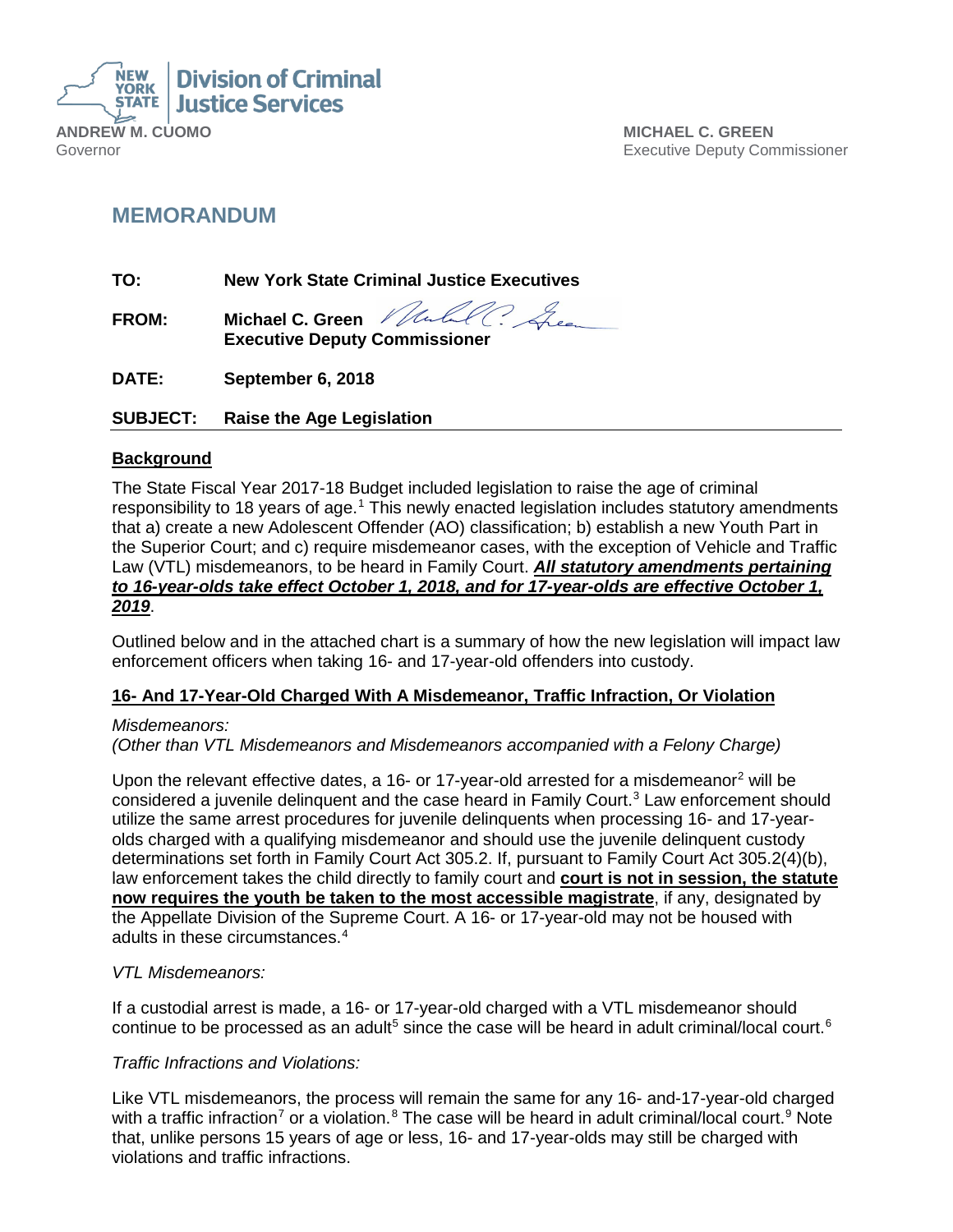## **16- And 17-Year-Old Charged With Felonies -** *Adolescent Offenders (AOs)*

*Violent Felonies[10](#page-3-0) and Non-Violent Felonies: [11](#page-3-1)*

A 16<sup>12</sup>- or 17<sup>13</sup>- year-old charged with a felony is an AO.<sup>[14](#page-3-4)</sup> AOs will be arraigned<sup>[15](#page-3-5)</sup> in the newly established Youth Part of the Superior Court, or when Court is not in session they must be brought before the designated magistrate for arraignment.<sup>[16](#page-3-6)</sup>

The Criminal Procedure Law authorizes a police officer to issue appearance tickets, instead of a physical arrest, when a person is charged with most E felonies as designated in CPL § 150.20. Nearly one third of felony arrests of 16- and 17-year-olds are for Class E felonies that, pursuant to statute, are eligible for issuance of an appearance ticket.

#### *Misdemeanor Charges Accompanied with a Felony:*

A 16- or 17-year-old charged with a misdemeanor and a felony, alleged to have been committed as a part of the same criminal transaction, will be considered an AO and processed as an adult prior to arraignment in the Youth Part. [17](#page-3-7)

## **13- To 15-Year-Olds**

#### *Juvenile Delinquents (JD):*

The processing and custody determination<sup>[18](#page-3-8)</sup> of juvenile delinguents ages 13 to 15 will generally remain the same. However, as mentioned previously, in custodial arrest situations where Family Court is not in session, the statute now requires law enforcement to take the child before the most accessible magistrate. [19](#page-3-9)

#### *Juvenile Offenders (JO):*

The processing of JOs,<sup>[20](#page-3-10)</sup> will remain the same for youths ages 13 to 15 who commit certain qualifying serious crimes. However, all 13- to 15-year-olds charged as JOs will now have their cases adjudicated in the Youth Part - when the Youth Part is not in session they must be brought before a designated magistrate for arraignment.<sup>[21](#page-3-11)</sup>

#### **Arrest Procedures**

#### *Arrest on a Warrant:*

CPL § 120.30 has been amended to add that an AO or JO arrested on a warrant issued from the Youth Part must be brought before the Youth Part of the Superior Court in which the warrant is returnable, provided that court is in session. If the Youth Part is not in session, the officer must bring the individual before the designated magistrate for arraignment purposes.

#### *Fingerprinting:*

#### *Traffic Infractions, Violations, and Misdemeanors*

Similar to adults, 16- and 17-year-olds charged with traffic infractions and violations may not be fingerprinted. Misdemeanors (other than VTL misdemeanors) will no longer be printable offenses for 16<sup>[22](#page-3-12)</sup>- or 17<sup>[23](#page-3-13)</sup>-year-olds since they will be considered JDs.<sup>[24](#page-3-14)</sup> As such, any attempts to submit fingerprints via Livescan for these non-printable offenses will be rejected.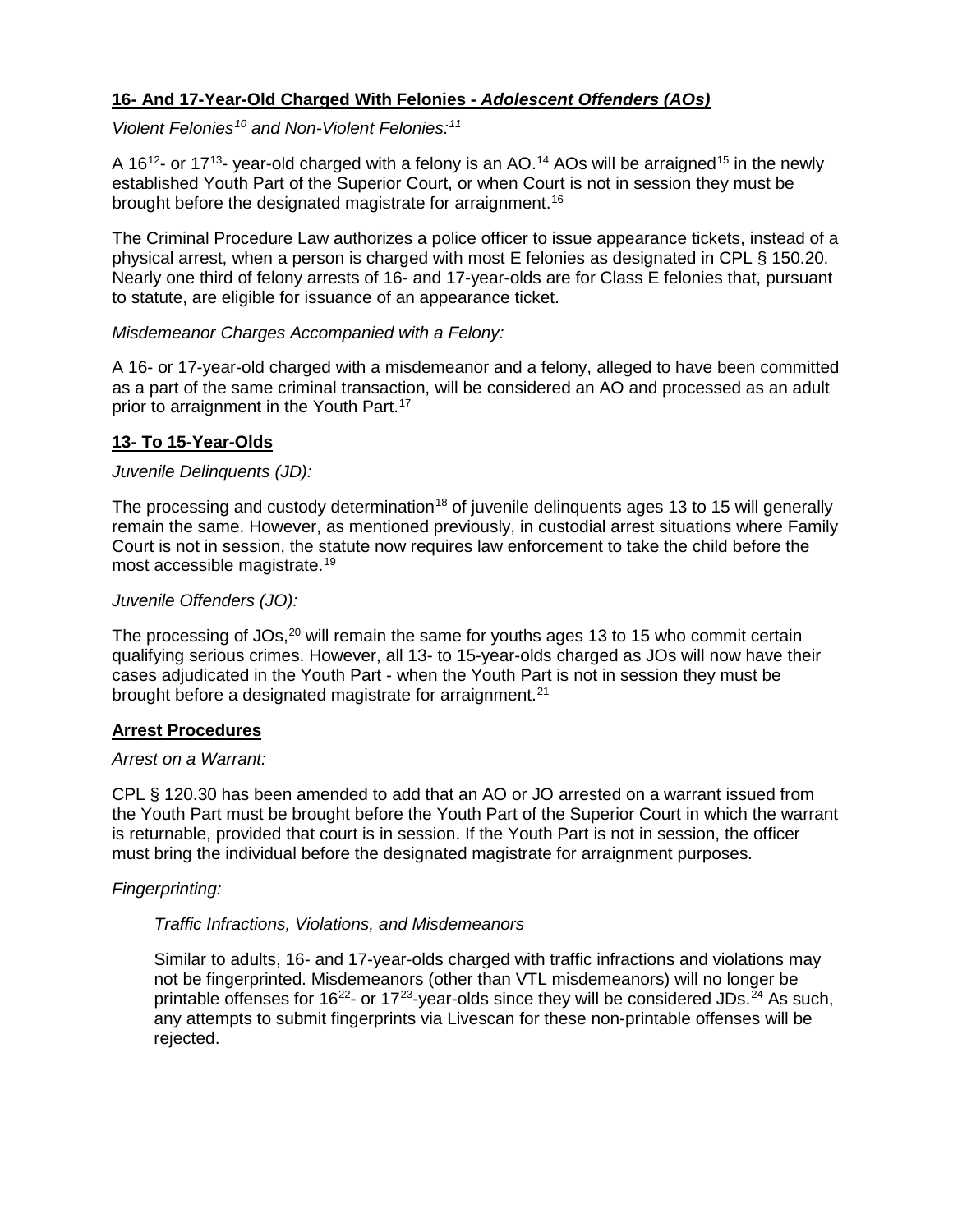#### *Felonies or Fingerprintable VTL Misdemeanors*

A 16- or 17-year-old charged with a felony or a VTL printable misdemeanor should still be fingerprinted pursuant to CPL § 160.10(1).

#### <span id="page-2-4"></span><span id="page-2-3"></span><span id="page-2-2"></span><span id="page-2-1"></span><span id="page-2-0"></span>*Parental Notification:*

<span id="page-2-6"></span><span id="page-2-5"></span>A parent or other person legally responsible for the  $16^{25}$ - or  $17^{26}$ -vear-old's care must be immediately notified that the individual has been arrested, and the location of the facility where he or she is being detained.<sup>[27](#page-3-17)</sup>

#### <span id="page-2-8"></span><span id="page-2-7"></span>*Questioning:*

If questioning of a  $16^{28}$  $16^{28}$  $16^{28}$ - or  $17^{29}$  $17^{29}$  $17^{29}$ -year-old is to occur, it must be held in a facility suitable for the questioning of a juvenile pursuant to the requirements of 22 N.Y.C.R.R. 205.20. The youth may also be questioned for a reasonable period of time at his or her residence, upon the consent of a parent or other legally responsible person. Miranda rights are always required during a custodial interrogation, regardless of suspect age. If present during questioning, a parent or other person legally responsible for the care of the juvenile, must also be advised of the Miranda warnings.<sup>[30](#page-3-20)</sup>

#### *Video Recording of Custodial Interrogations:*

A custodial interrogation must<sup>31</sup> be recorded if a 16- or 17-year-old, regardless of classification, commits a qualifying offense.<sup>[32](#page-3-22)</sup>

#### **16- And 17-Year-Old Youth Arrest Information**

Provided below is information to assist law enforcement agencies in determining the new legislation's impact on cases involving 16- and17-year-olds. Most information is shown by county. [33](#page-3-23)

For information related to 16- and17-year-old arrests and case dispositions, please refer to the DCJS Statistics page of the website, which includes the following links:

- 1. Arrests Involving 16- and 17-Year-Olds by County <http://www.criminaljustice.ny.gov/crimnet/ojsa/youth-arrests/index.htm>
- 2. Dispositions of Arrests Involving 16- and 17-Year-Olds by County <http://www.criminaljustice.ny.gov/crimnet/ojsa/dispo-youth-arrests/index.htm>

For information related to Juvenile Justice trends for 7–15-year-olds, please refer to the following links:

- 1. Juvenile Justice County Profiles [http://www.criminaljustice.ny.gov/crimnet/ojsa/jj](http://www.criminaljustice.ny.gov/crimnet/ojsa/jj-profiles.htm)[profiles.htm](http://www.criminaljustice.ny.gov/crimnet/ojsa/jj-profiles.htm)
- 2. Five Year Trend Tables [http://www.criminaljustice.ny.gov/crimnet/ojsa/jj-reports/five](http://www.criminaljustice.ny.gov/crimnet/ojsa/jj-reports/five-year-trend-tables.html)[year-trend-tables.html](http://www.criminaljustice.ny.gov/crimnet/ojsa/jj-reports/five-year-trend-tables.html)
- 3. Juvenile Arrests Reported by Police <http://www.criminaljustice.ny.gov/crimnet/ojsa/juvenilearrests/index.htm>

For further information regarding the new legislation and to view frequently asked questions please visit [https://www.ny.gov/programs/raise-age-0.](https://www.ny.gov/programs/raise-age-0)

Enclosed please find a chart summarizing the law enforcement pre-arraignment implications of the new legislation.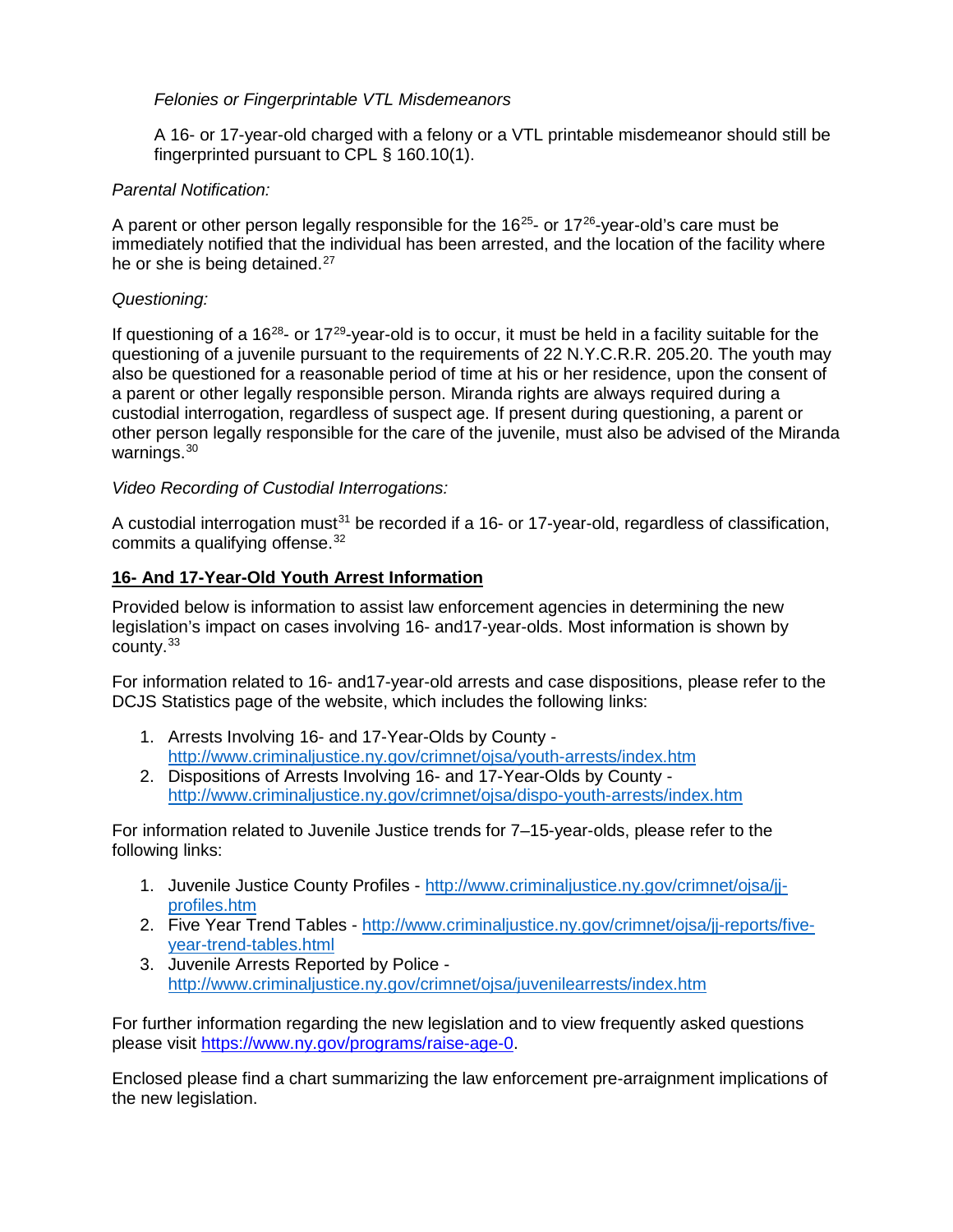$1$  PL § 30.00(1).

l

- $2$  As defined by PL § 10.00(4).
- <sup>3</sup> Family Court Act § 301.2(1).
- <sup>4</sup> Family Court Act § 720(1).
- $5$  PL § 30.00(3)(d)(iii).
- <sup>6</sup> "Adult/Local Criminal Court" means: District Court; New York City Criminal Court; City Court; Town Court; Village Court; or a Supreme Court Justice or County Court Judge sitting as a local criminal court.
- <sup>7</sup> As defined in VTL § 155.
- <sup>8</sup> As defined in PL § 10.00(3).
- <sup>9</sup> PL § 30.00(3)(b) and (c).
- <span id="page-3-0"></span><sup>10</sup> AO (16- and 17-year-old) charged with a violent felony, as defined in PL § 70.02, will begin in Youth Part and can be transferred from the Youth Part to the Family Court if the charges do NOT include the accused displaying a deadly weapon in furtherance of the offense, causing "significant physical injury," or engaging in unlawful sexual conduct. If the charge does include one of these elements, removal to Family Court is only possible with consent of the District Attorney.
- <span id="page-3-1"></span><sup>11</sup> AO (16- or 17-year-old) charged with a nonviolent felony, which is any felony other than any class A felony except for those defined in PL § 220, a violent felony defined in PL § 70.02, or a felony listed in paragraph one or two of CPL § 1.20(42), will be arraigned in Youth Part and where appropriate, be removed to Family Court, unless the District Attorney (DA) files a motion within 30 days showing "extraordinary circumstances" as to why the case should remain in the Youth Part. If the court then determines that extraordinary circumstances justify the case remaining in criminal court, then it will remain in the Youth Part. Otherwise, the case will be removed to Family Court and handled pursuant to Article 3 of the Family Court Act.
- <span id="page-3-2"></span><sup>12</sup> Beginning October 1, 2018.
- <span id="page-3-3"></span><sup>13</sup> Beginning October 1, 2019.
- <span id="page-3-4"></span><sup>14</sup> The Adolescent Offender designation is established in CPL § 1.20(44).
- <span id="page-3-5"></span><sup>15</sup> CPL § 722.21.
- <span id="page-3-6"></span><sup>16</sup> CPL §§ 140.20(8) and 722.10.
- <span id="page-3-7"></span><sup>17</sup> PL § 30.00(3)(d).
- <span id="page-3-8"></span><sup>18</sup> Family Court Act § 305.2.
- <sup>19</sup> Family Court Act § 305.2(4)(b).
- <span id="page-3-11"></span><span id="page-3-10"></span><span id="page-3-9"></span><sup>20</sup> CPL § 1.20(42) and PL §§ 10.00(18) and 30.00.
- <sup>21</sup> CPL §§ 140.20(8) and 722.10.
- <span id="page-3-12"></span><sup>22</sup> Beginning October 1, 2018.
- <span id="page-3-13"></span><sup>23</sup> Beginning October 1, 2019.
- <span id="page-3-14"></span><sup>24</sup> Family Court Act §§ 301.2(1) and 306.1.
- <span id="page-3-15"></span><sup>25</sup> Beginning October 1, 2018.
- <span id="page-3-16"></span><sup>26</sup> Beginning October 1, 2019.
- <span id="page-3-17"></span><sup>27</sup> CPL §§ 140.20(6) and 140.27(5).
- <span id="page-3-18"></span><sup>28</sup> Beginning October 1, 2018.
- <span id="page-3-19"></span><sup>29</sup> Beginning October 1, 2019.
- <span id="page-3-20"></span><sup>30</sup> CPL §§ 140.20(6) and 140.27(5).
- <span id="page-3-21"></span><sup>31</sup> See CPL § 60.45(3)(c) for good cause exceptions to this recording mandate.
- <span id="page-3-22"></span>32 Qualifying offenses: class A-1 non-drug felonies, all A-II felonies codified in sections 130.95 and 130.96 of the New York State PL (PL), all B violent felonies codified in section 125 of the PL, and all B violent felonies codified in Section 130 of the PL.
- <span id="page-3-23"></span><sup>33</sup> Any police department who would like historical arrest data for 16- and 17-year old youths should email the DCJS stats mailbox at **DCJSStats@dcjs.ny.gov**.